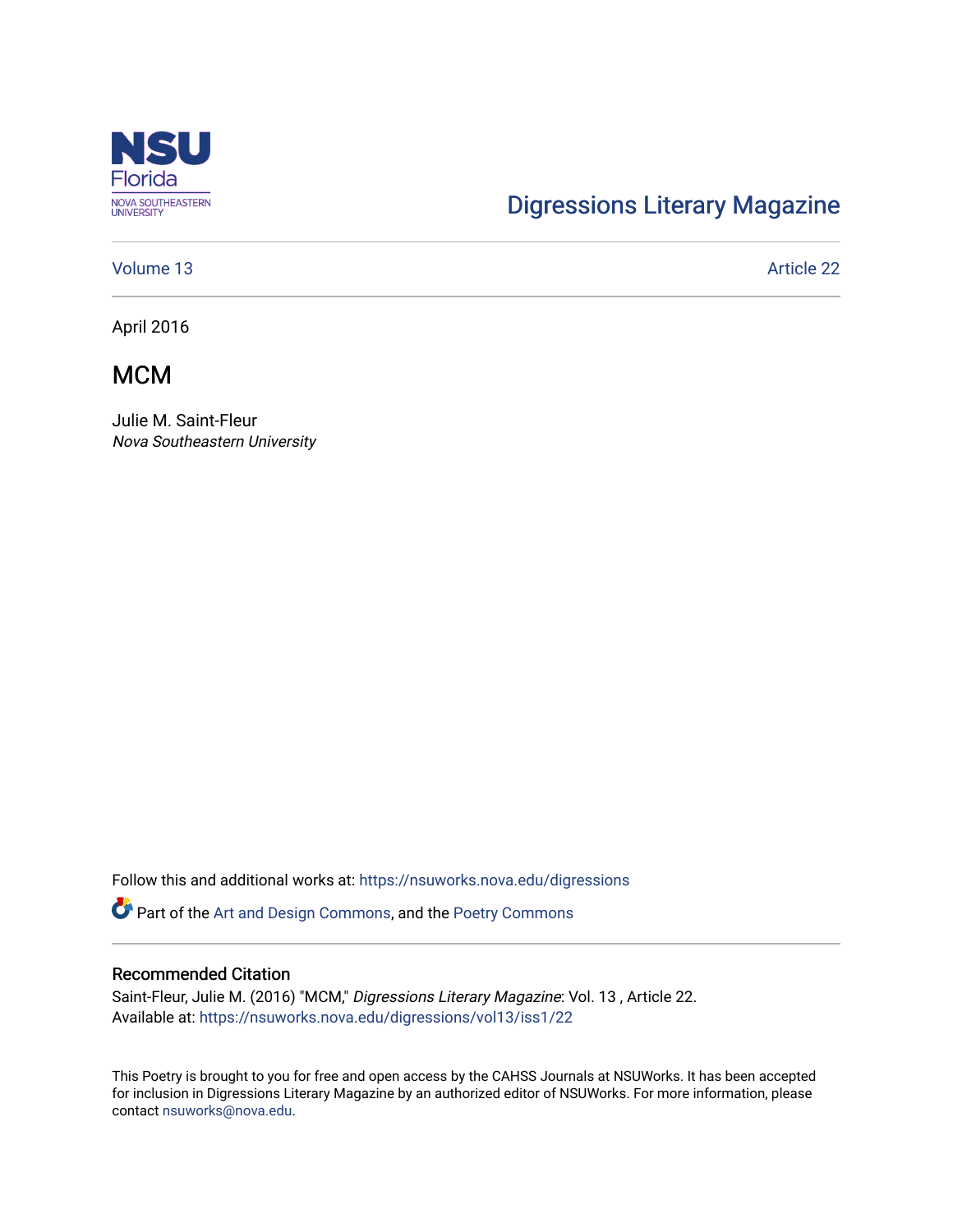## MCM

### Author Bio

Julie is an aspiring author who wishes to publish realistic fiction novels worldwide. She also plans to teach English to small children internationally.